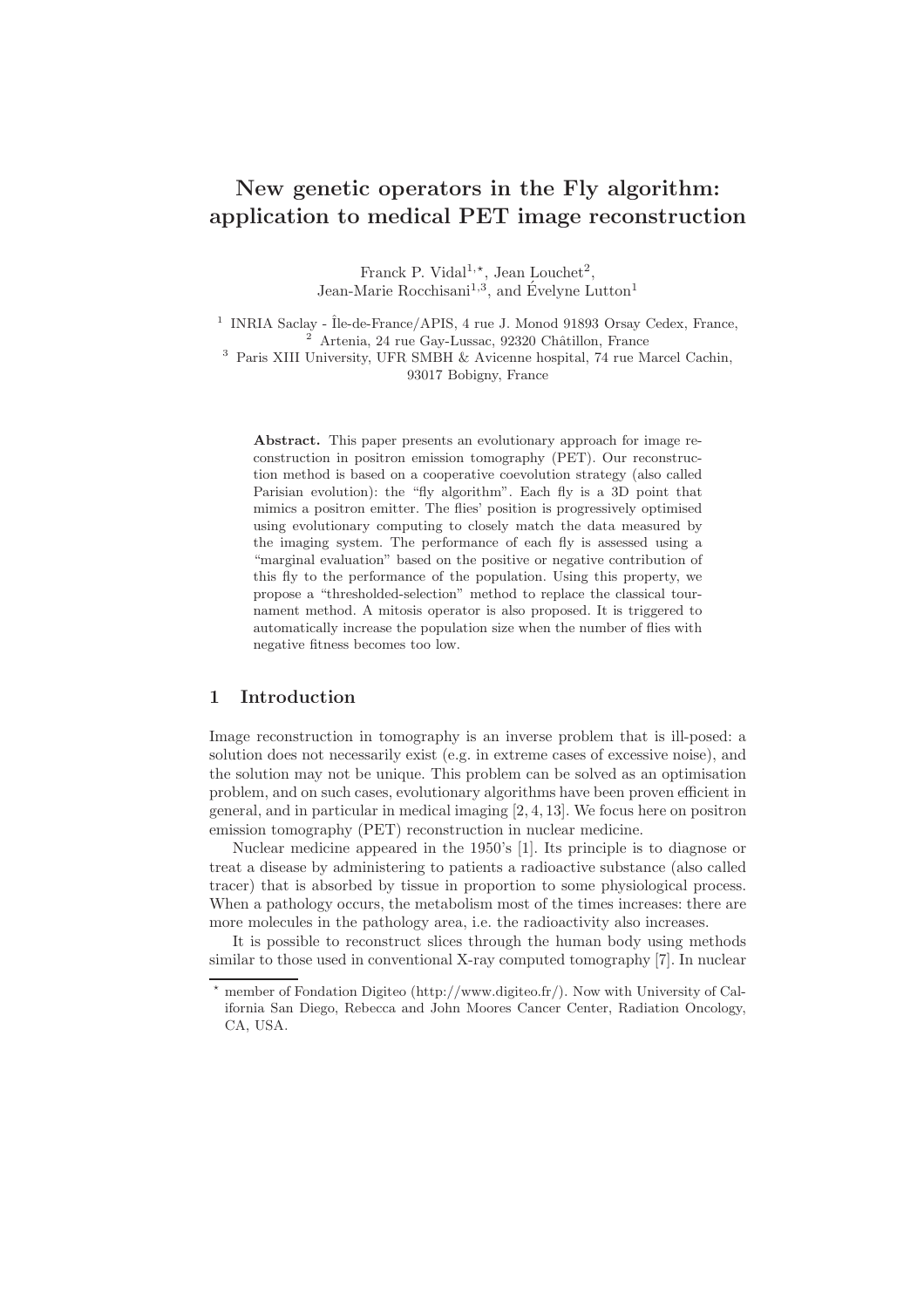medicine, this method makes use of a gamma emitter as radio-tracer. It is called Single-Photon Emission Computed Tomography (SPECT). The reconstruction allows to recover the 3D distribution of the tracer through the body.

The other main tomographic technique in nuclear medicine is PET. Here a positron emitter is used as radionuclide for labelling, rather than a single gamma emitter. Positrons are emitted with high energy (1 MeV). After interactions, a positron combines with an electron to form a positronium. Then the electron and positron pair is converted into radiations. It is the annihilation reaction, which generally produces two photons of 511 keV emitted in opposite directions. Taking advantages of this property, this radiation is detected in coincidence, i.e. using the difference in arrival times of the detected photons of each pair, and considering that each annihilation produces two photons emitted in exactly opposite directions. The line between the detectors that have been activated for a given pair of photons is called "line of response" (LOR). Prior to the reconstruction, the LOR data is often rebinned into a sinogram [5, 8]. This intermediate data representation corresponds to projection data that can be used by conventional tomographic reconstruction codes. A broad overview of reconstruction methods using projection data in nuclear medicine can be found in [8, 14].

The PET reconstruction methods are often divided into two classes: i) analytical methods, and ii) iterative statistical methods. Analytical methods are based on a continuous modelling and the reconstruction process consists of the inversion of measurement equations. The most frequently used is the filtered back-projection algorithm (FBP) [7]. Statistical methods are based on iterative correction algorithms. These include the most widely used techniques in SPECT and PET, such as the maximum-likelihood expectation-maximization method (ML-EM) [10] and its derivative, the ordered subset expectation-maximization algorithm (OS-EM) [6].

In a previous paper, we showed that a cooperative coevolution strategy (also called Parisian evolution) called "fly algorithm" [9] could be used in SPECT reconstruction [3]. Here, each fly corresponds to a 3D point that is emitting photons. The evolutionary algorithm is used to optimise the position of flies.

However, PET has taken over SPECT in routine clinical practice. Effort has therefore been made to propose an efficient evolutionary scheme that takes into account PET data acquisition principles [11, 12], but these were still restricted to low resolution PET scanners in 2D-mode. This paper describes our current research activities aimed at providing an effective method in both 2D or fully-3D mode, and it describes recent developments, such as i) the introduction of "thresholded-selection" replacing the traditional "tournament selection" and ii) taking advantage of the thresholded-selection to increase the population size (when the number of flies, whose fitness is negative, is too low), i.e. improve the statistics of the final image. The following section gives an overview of the methodology. The results and performance of our method using numerical phantoms are presented in Section 3. The paper ends with a conclusion that discusses the work that has been carried out and it provides directions for future work.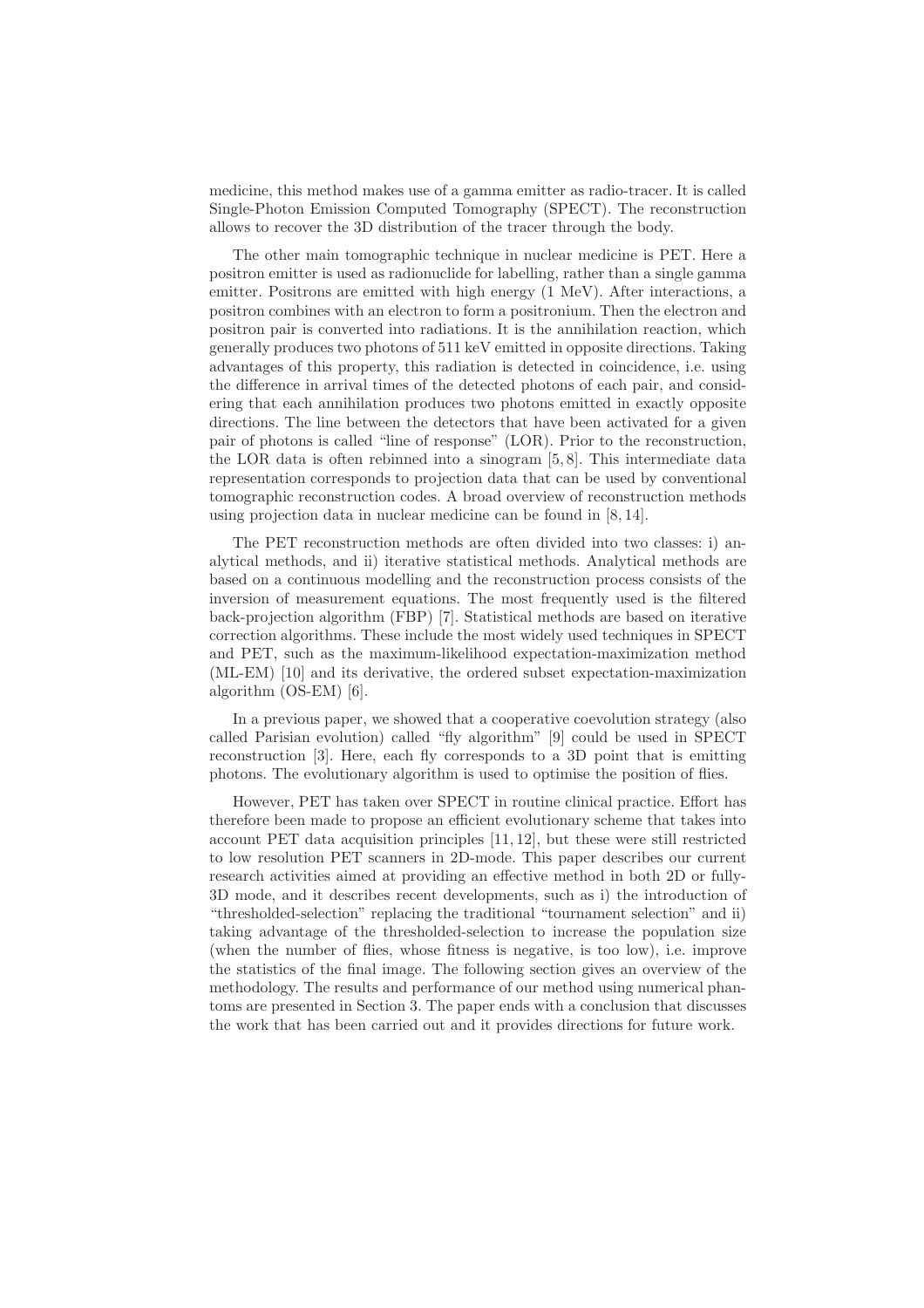## 2 Material and Methods

#### 2.1 Main Principles

Each individual, or fly, corresponds to a 3D point that mimics a radioactive emitter, i.e. a stochastic simulation of annihilation events is performed to compute the fly's illumination pattern. For each annihilation event, a photon is emitted in a random direction. A second photon is then emitted in opposite direction. If both photons are detected by the scanner, the fly's illumination pattern is updated. The scanner properties (e.g. detector blocks and crystals positions) are modelled, and each fly is producing an adjustable number of annihilation events. Each fly keeps a record of its simulated LORs. Therefore the result of these simulations consist of a list, per fly, of pairs of detector identification numbers that correspond to LORs. These lists are aggregated to form the population total illumination pattern.

Initially, the flies' position is randomly generated in the volume within the scanner. Using genetic operations to optimise the position of radioactive emitters, the population of flies evolves so that the population total pattern matches measured data. The final population of flies corresponds to the tracer density in the patient, i.e. the reconstructed data. Note that cross-over operations are not used in this application. In our context, the result of such an operation may lead to meaningless results, e.g. in the case of cross-over between two flies of two distinct objects (the new fly will be wrongly located in between). Only mutation and immigration (i.e. a fly is created at a random position) are used.

#### 2.2 Fitness Metrics

The fitness metrics corresponds to a distance measurement between the simulated data and the actual data given by the imaging system. City block distance provides a good compromise between accuracy and speed. Note that smaller the population's cost is, closer the simulated data is to the actual data.

In [3], we showed that, when we were addressing the SPECT problem, if we defined the fitness of a fly as the consistency of the image pattern it generates, with the actual images, it gave an important bias to the algorithm with a tendency of the smaller objects to disappear. This is why we then introduced marginal evaluation  $(F_m(i))$  to assess a given fly (i). It is based on the leaveone-out cross-validation method. We use a similar approach in PET:

$$
F_m(i) = dist (pop, input) - dist (pop - \{i\}, input)
$$
\n(1)

with  $F_m(i)$  the marginal fitness of Fly i, dist  $(A, B)$  the city block distance between two tables  $A$  and  $B$ , pop is the set of LORs simulated by the whole population, *input* is the set of LORs extracted from the input data, and  $pop - \{i\}$ is the set of LORs simulated by the whole population without Fly  $i$ . The fitness of a given fly will only be positive when the global cost is lower (better) in presence rather than in the absence of this fly. We therefore used a fixed threshold to operate selection.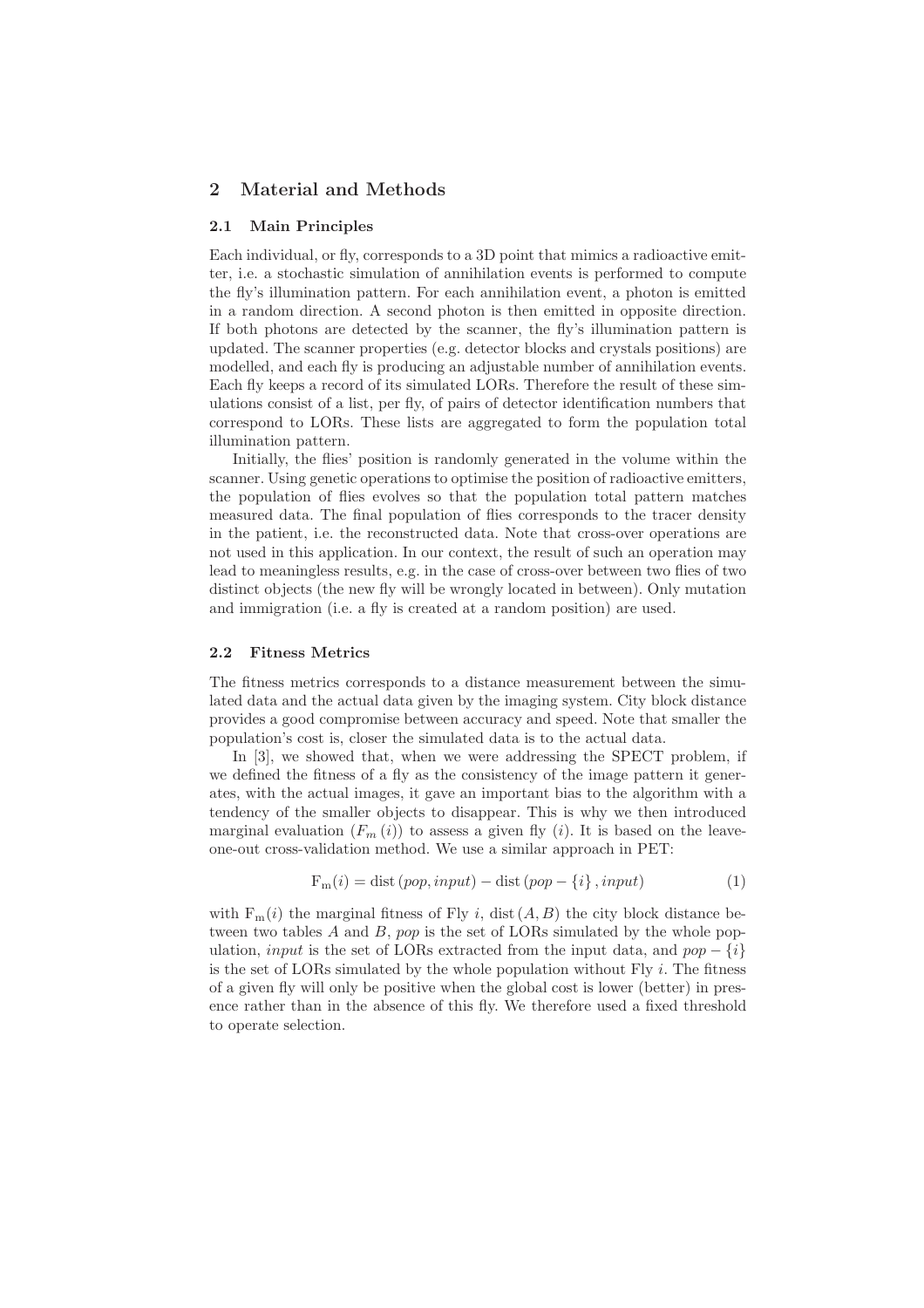#### 2.3 Thresholded Selection

At each iteration of the evolution loop, a fly has to be killed, and a fly may be used during the mutation. We saw in the previous section that the fly's fitness is its own contribution (positive or negative) with respect to the whole population. We take advantage of this principle as follows: i) any "bad" fly (its fitness is negative) is a candidate for death, and ii) any "good" fly (its fitness is positive) is a candidate for mutation. When a fly is killed, its LORs are removed from the total set of simulated LORs. When a new fly is created, its LORs are added. This process needs to be fast to be able to decrease the number of bad flies and increase the number of good flies as much as possible.

#### 2.4 Mitosis

To obtain accurate, high resolution images it is necessary to use large populations of flies. However, as processing time is roughly proportional to the number of flies to be processed, we choose a simple scheme that begins with a small population, then multiply the population along the algorithm execution using a mitosis process: each fly is duplicated. Newly created flies will have their own illumination pattern.

It is triggered whenever the number of flies with a negative fitness gets too low. In practice, at each step in the steady state process, one fly is chosen randomly and its fitness tested: a genetic operator will only be applied if the fly is bad. We launch the population mitosis every time 50 consecutive flies are found with a positive fitness.

### 3 Results

We have developed numerical phantom models to assess the reconstruction algorithm. To date, no scattering and no tissue attenuation have been considered. Whilst this is not physically correct, it allows us to test and validate our approach in the simplest cases. First, we present quantitative results in 2D-mode, both in low and high resolutions. Then, qualitative results in 3D-mode are presented using a complex object. For each test case, the initial population is 5,000 flies. When the current number of flies of the population is above a given threshold, e.g. 1<sup>6</sup> or 2<sup>6</sup> , the evolution loop is stopped whenever the number of flies with a negative fitness becomes too low, i.e. the stopping criteria is similar to the mitosis criteria. 70 LORs per fly have been simulated in the 2D test cases. The probability of LORs to be detected is much higher in the 3D case. Thus only 10 LORs per fly have been simulated in the 3D case.

#### 3.1 2D-Mode

Test 1: large objects with different sizes and similar radioactivity concentration. The purpose of this test was to assess the ability of the algorithm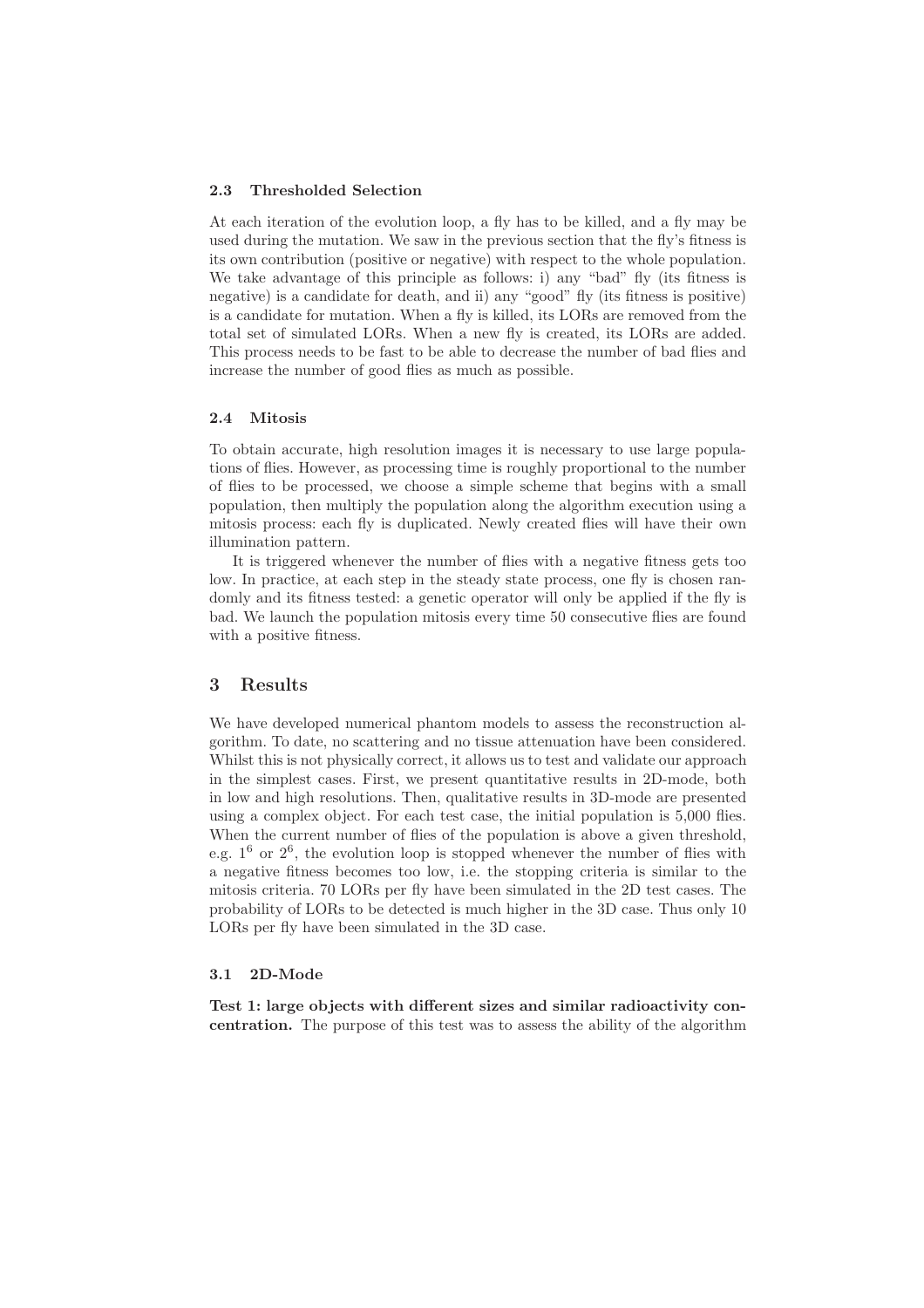

Fig. 1. Simulated PET System: a single ring of 72 linear blocks that include 8 crystals; two boxes  $(7 \times 7 \times 0.4 \text{ cm}^3 \text{ and } 10 \times 10 \times 0.4 \text{ cm}^3)$  with the same radioactivity concentrations ( $\sim$  930.000 counts/ml).



Fig. 2. Slices  $(512 \times 512 \text{ pixels})$  through the cubes.

to retrieve relatively large objects, whose sizes are different, but with the same radioactivity concentration. Fig. 1 shows the simulated set up. The phantom is made of two boxes  $(7 \times 7 \times 0.4 \text{ cm}^3 \text{ and } 10 \times 10 \times 0.4 \text{ cm}^3)$  with the same radioactivity concentrations ( $\sim$  930.000 counts/ml). The simulated PET system is made of a single ring of 72 linear blocks that include 8 crystals. To evaluate the results, a  $512 \times 512$  pixel slice is produced (see Fig. 2). Note that the typical image size in PET is  $128 \times 128$  pixels. The slices are post-filtered using a gaussian convolution kernel, then linearly rescaled between zero and one. Profiles in this reconstructed image are compared to corresponding profiles in the phantom data (see Fig. 3). For both boxes, the reconstructed data seems to be close to the input data. Full width at half maximum (FWHM) is also measured to quantify errors (see Table 1). These results show that our evolutionary scheme is able to accurately recover the width of our test objects.

Test 2: small objects with different sizes and radioactivity concentrations. This test case has been designed to assess the ability of our algorithm to detect small objects, and their relative radioactivity concentrations. Fig. 4(a) shows nine cylinders having two different radii (1 cm and 2.5 cm) and five different radioactivity concentrations  $(C_1 = 114, 590 \text{ count/ml}, C_2 = 2C_1, C_3 = 3C_1,$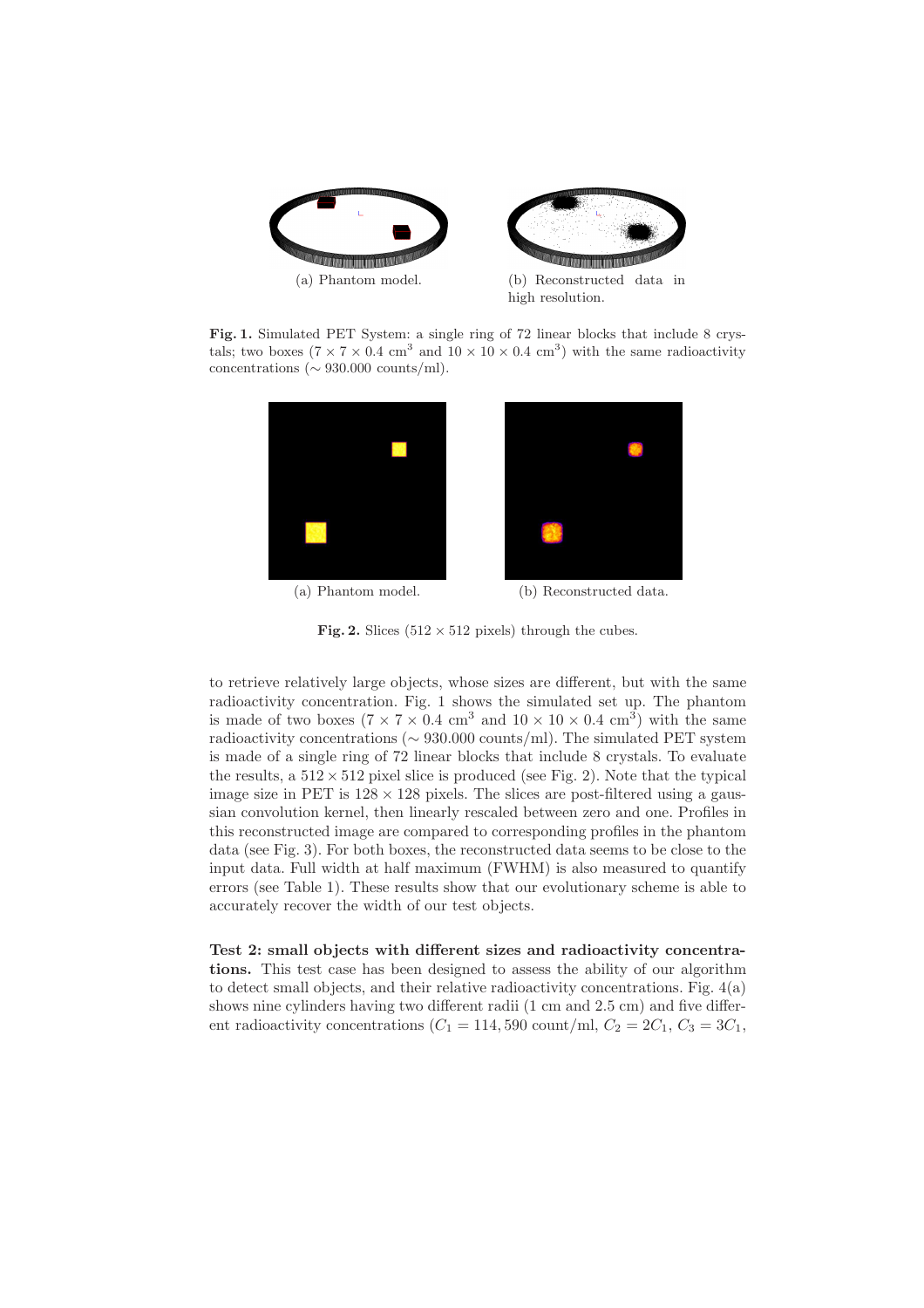

Fig. 3. Profiles extracted from Fig. 2.

Table 1. FWHM estimated from Fig. 3

| FWHM from phantom model FWHM from slice Relative difference |              |                              |
|-------------------------------------------------------------|--------------|------------------------------|
| $(in \; mm)$                                                | $(in \; mm)$ | $(\text{in } % \mathcal{H})$ |
|                                                             |              |                              |
| gg                                                          | 99           |                              |

etc.). A low resolution PET system has first been considered. It is made of a single ring of 72 linear blocks that include only 1 crystal.

To evaluate the results, a  $512 \times 512$  pixel slice is produced once again (see Fig. 4(b)). The reconstructed data appears to be visually close to the input data. In particular, the size and concentration of cylinders are visually well preserved.

To estimate the diameter of each cylinder, horizontal profiles have been extracted so that they crossed the cylinders in their respective centre (see Fig. 5). As the lower profiles are symmetrically similar to the upper profiles, they are not plotted here. FWHM is measured once again to quantify errors (see Table 2). Let Object *i* be the cylinder whose concentration is  $C_i$  in the phantom model and  $C_i'$  in the reconstructed slice. Whilst the profiles in the reconstructed slice

Table 2. FWHM estimated from Fig. 5 (using a low resolution PET system), and Fig. 6 (using a high resolution PET system).

|                |                         |              | FWHM from FWHM Relative difference FWHM Relative difference |              |             |
|----------------|-------------------------|--------------|-------------------------------------------------------------|--------------|-------------|
|                | phantom model in Fig. 5 |              | in Fig. 5                                                   | $\ln$ Fig. 6 | in Fig. $6$ |
| Object         | $(in \; mm)$            | $(in \; mm)$ | $(in \%)$                                                   | $(in \; mm)$ | $(in \%)$   |
|                |                         | 13           | 31.6                                                        | 18           | 5.7         |
| $\overline{2}$ | 49                      | 43           | 12.2                                                        | 48           | 2.3         |
| 3              | 19                      | 14           | 26.3                                                        | 18           | 6.8         |
| 4              | 49                      | 44           | 10.2                                                        | 47           | 3.2         |
|                |                         | 12           | 36.8                                                        |              | 8.6         |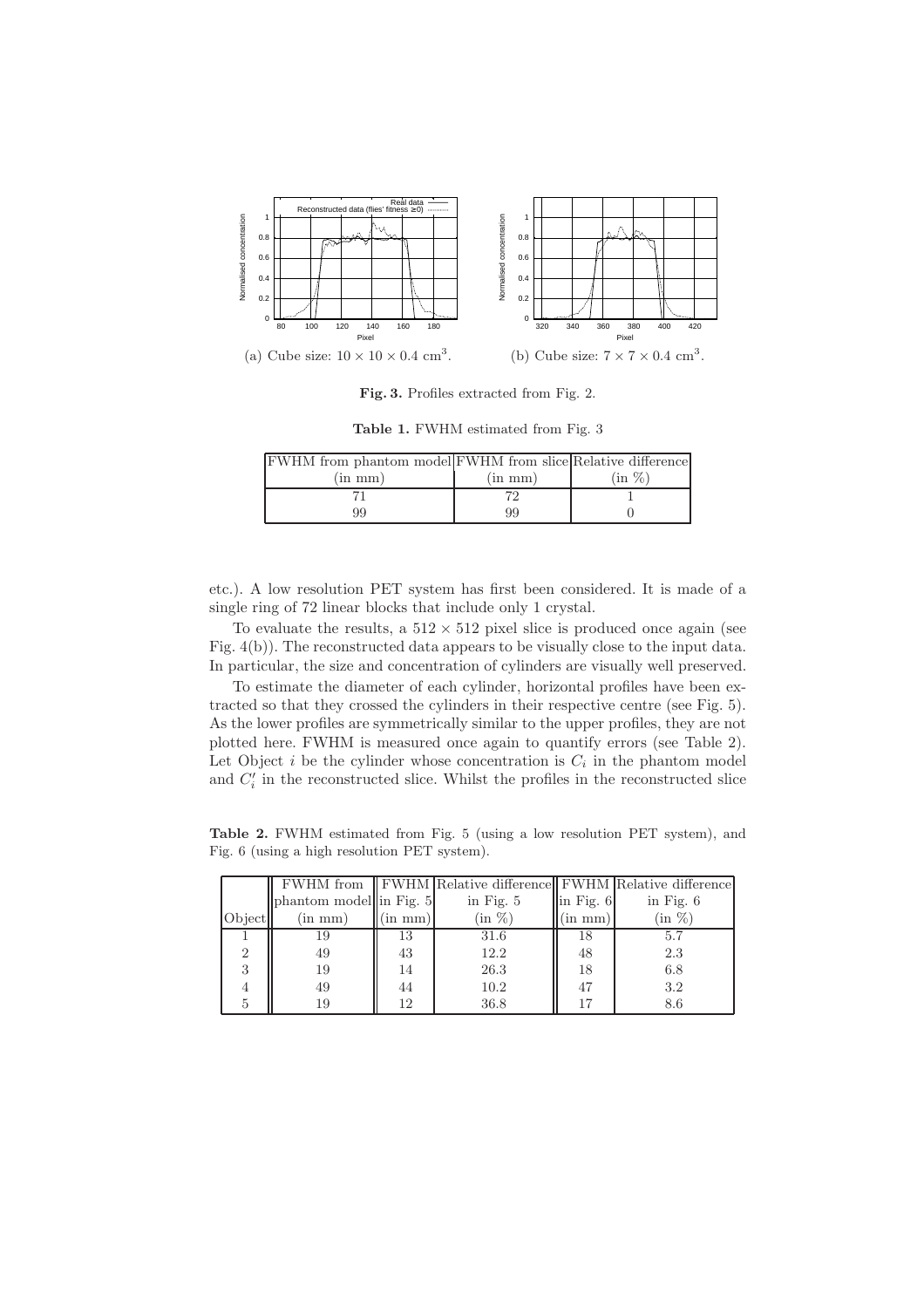

(a) Phantom model. (b) Data reconstructed from (c) Data reconstructed from low resolution scanner. high resolution scanner.

Fig. 4. Slices  $(512 \times 512 \text{ pixels})$  through the cylinders.



Fig. 5. Profiles extracted from Fig. 4(b).

seem to match respective profiles in the phantom model, error measurements in FWHM are relatively high for the smallest cylinders (up to 35%). To investigate the influence of the reconstructed slice resolution with respect to the low spatial resolution of the PET system, the test case presented in the next section makes used of similar objects and a PET scanner with higher spatial resolution.

To assess the validity of the radioactivity concentration within cylinders, the average value at the centre of each cylinder has been measured in Fig. 4(b) (see Table 3). We compare the respective ratio of the different concentrations to the lower value  $(C'_1)$ , so that we can compare the reconstructed values with the theoretical values. In theory, we should get  $C'_2 = 2C'_1$ ,  $C'_3 = 3C'_1$ , etc. Table 3 shows that the relative concentrations have been preserved in the reconstructed slice. However, the maximum relative error is about 16.50%.

Test 3: higher scanner resolution. The previous test case shows that our algorithm is able to retrieve the respective size of objects and their respective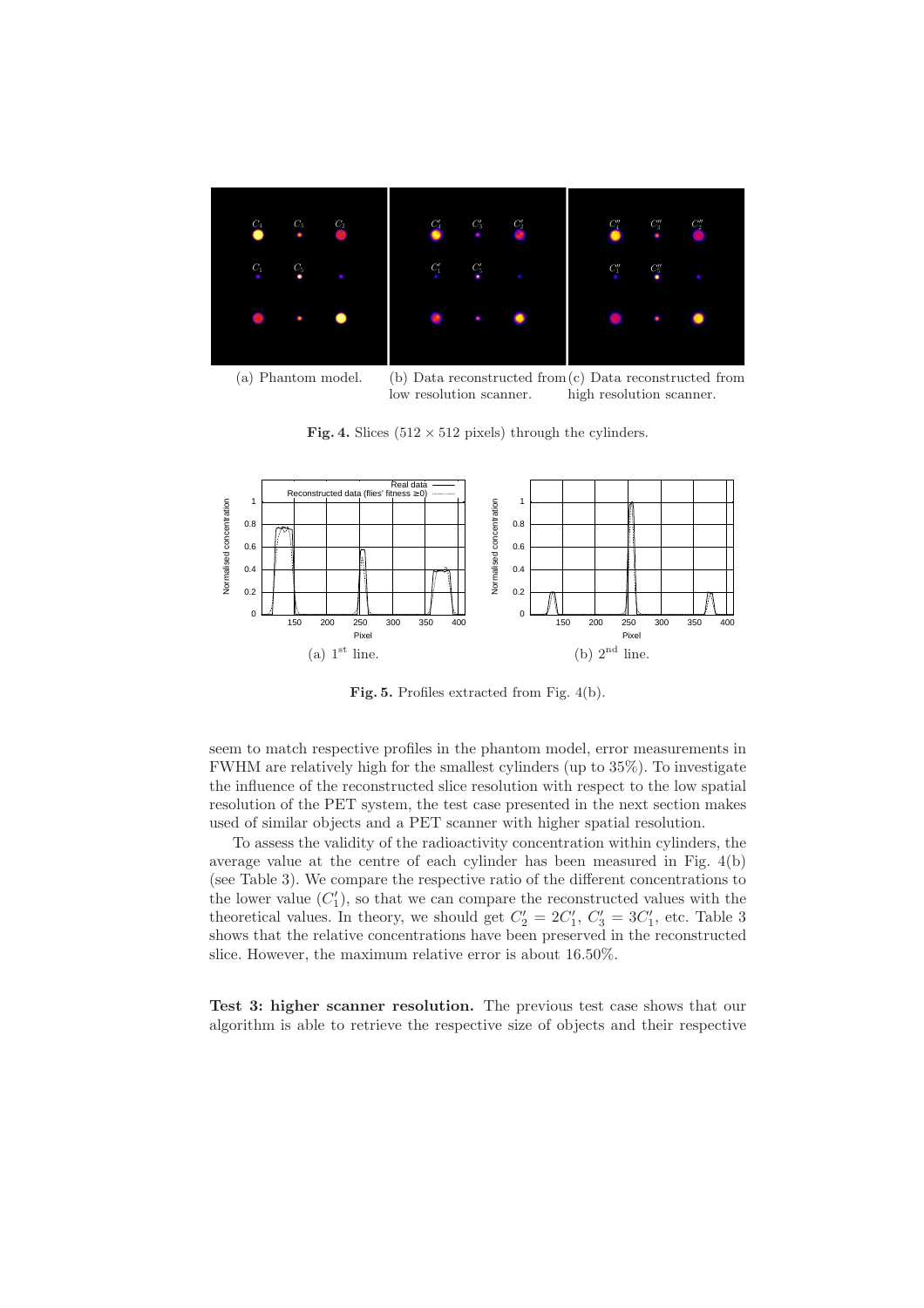Table 3. Relative radioactivity concentration estimated from Fig. 4(b) (using a low resolution PET system), and Fig. 4(c) (using a high resolution PET system).

|                |                              | Relative Relative error | Relative            | Relative error |
|----------------|------------------------------|-------------------------|---------------------|----------------|
|                | concentration in Fig. $4(b)$ |                         | concentration       | in Fig. $4(c)$ |
| Object         | in Fig. $4(b)$               | $(in \%)$               | in Fig. $4(c)$      | $(in \%)$      |
|                |                              | N/A                     | $C''_1$             | N/A            |
| $\overline{2}$ | $2.13 \times C'_1$           | 6.5                     | $2.17 \times C''_1$ | 8.4            |
| 3              | $2.67 \times C'_1$           | 16.5                    | $3.19 \times C''_1$ | 9.5            |
| $\overline{4}$ | $3.80 \times C'_1$           | 10.0                    | $4.40 \times C''_1$ | 19.9           |
| 5              | $5.02 \times C'_1$           | 1.0                     | $5.35 \times C''_1$ | 17.5           |

concentration. However, relative errors can be as high as 35% for the FWHM and 16,5% for the concentration. In this test case, similar objects have been simulated. The size of crystals has been reduced so that their width matches the width of real crystals. A similar methodology is used to assess the results: i) Fig. 4(c) shows a  $512 \times 512$  pixel slice that has been reconstructed, ii) profiles have been extracted (see Fig. 6), iii) FWHM estimated (see Table 2), and iv) the concentrations assessed (see Table 3). These results show that using a high



Fig. 6. Profiles extracted from Fig.  $4(c)$ .

resolution PET scanner reduced the maximum error in object size by a factor of 4. This is due to the improvement of the spatial resolution. On the other hand, errors in radioactivity concentration have not been reduced.

#### 3.2 3D-Mode

The last case has been performed in fully-3D, i.e. the PET imaging system is made of a stack of detector rings. For a coincidence event, the two photons of a LOR can be detected onto different rings. Only visual results are presented here.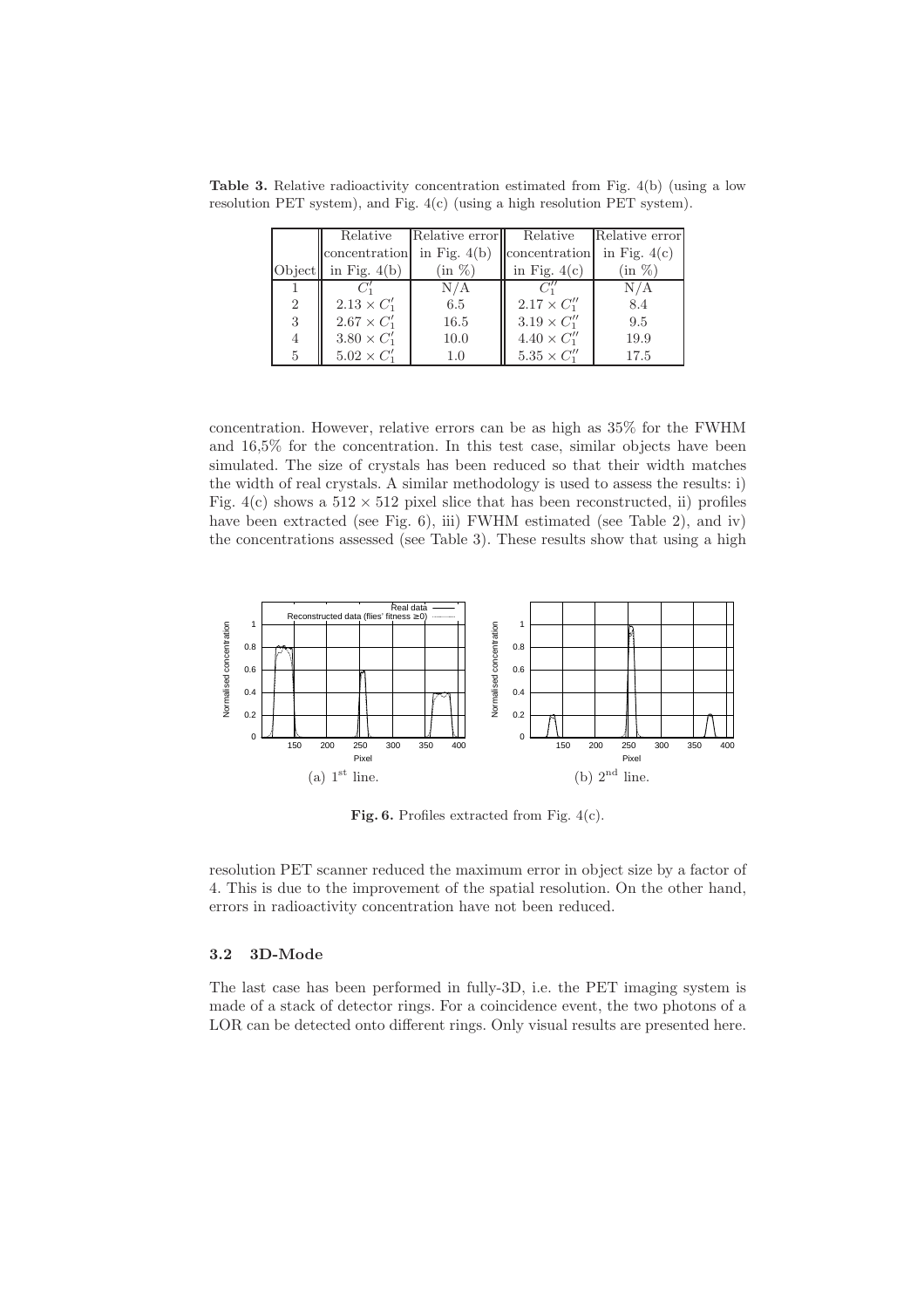

Fig. 7. Top row: simulated object; bottom row: volume rendering of the reconstruction.

A complex 3D shape is used in this test. The simulation is performed using a polygon mesh (here we use the dragon model from The Stanford 3D Scanning Repository, http://graphics.stanford.edu/data/3Dscanrep/, last access 17 Jan 2010) that is uniformly filled with radio-tracers (see top row in Fig. 7). Then, LORs are recorded in fully-3D mode. Finally, we run our evolutionary reconstruction scheme. Note that the reconstruction algorithm is similar in both 2D and 3D modes. The only difference is the geometrical property of the simulated PET scanner. The bottom row in Fig. 7 presents the reconstructed dataset after volume rendering. One can visually distinguish the shape of the dragon from the population of flies.

## 4 Conclusion

It may occur that complex applications fuel fundamental technical developments. In the research presented here, we addressed a complex problem that had never been approached in the past using evolutionary computing, by transposing the Fly Algorithm technique originally developed in a stereovision context. We then faced several difficult issues which encouraged the development of new tools that can probably be used into other application fields in evolutionary computing. Using the 'marginal fitness' concept opened the way to using a simplified thresholded selection, which in turn allowed to introduce the mitosis operator